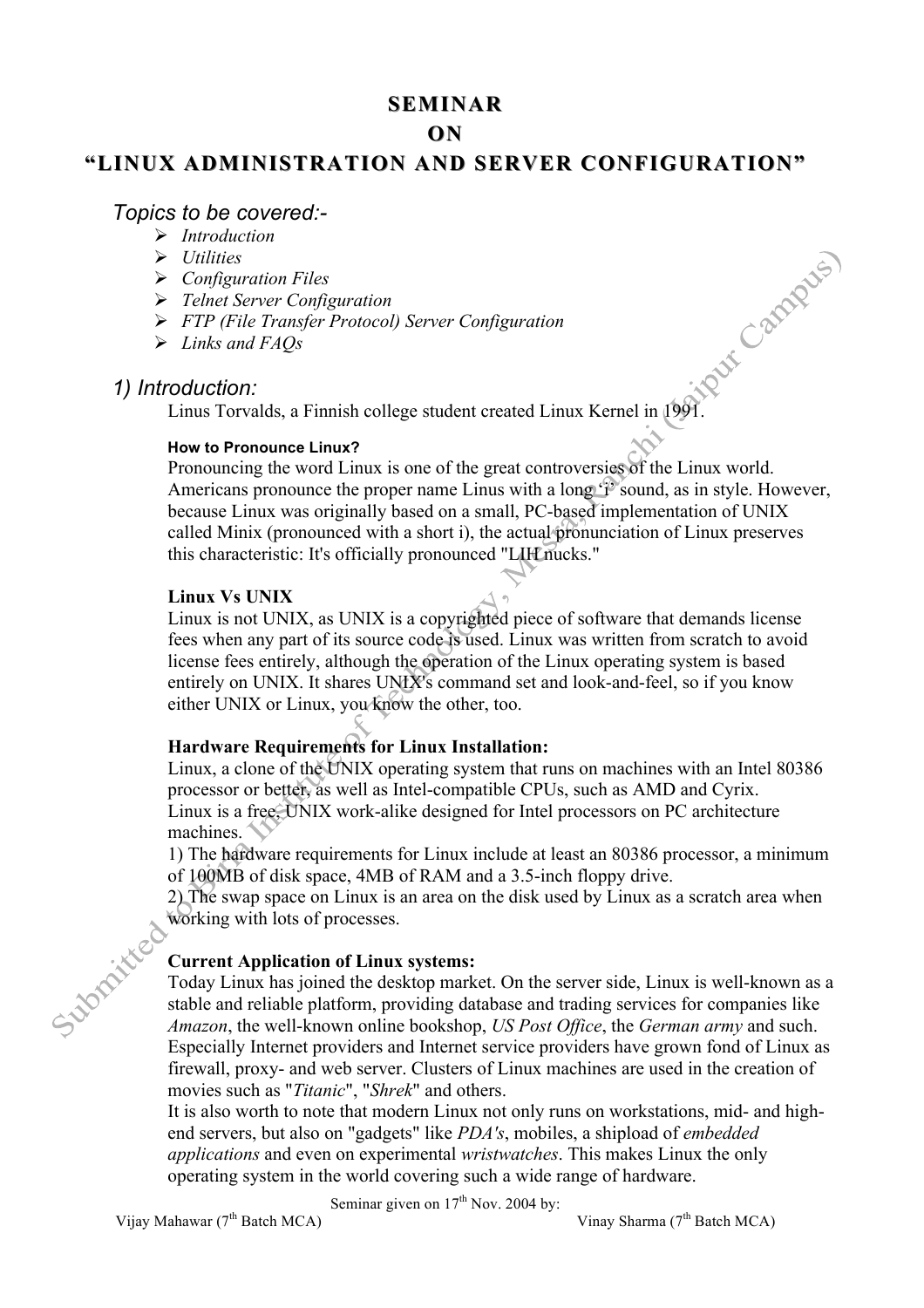# *2) Utilities:*

# **a)** *netconfig*

*netconfig* is used to set IP address to a computer.

```
Example: netconfig
```
*service network restart*

# *b) ifconfig*

*if config* is used to configure and set IP addresses on network. Example: *ifconfig*

# *c) ping*

The *ping* (**P**acket **In**ternet **G**roper) program is used to query another system and ensure a connection is active.

Examples: *ping 192.168.0.1*

# *d) chkconfig*

*chkconfig* is used to set the services at boot time and makes them persist across boots by changing the definition of the run levels.<br>Examples: chkconfig  $-$ list chkconfig kudzu  $-$ list chkconfig kudzu off boots by changing the definition of the run levels.

Examples: chkconfig –-list chkconfig kudzu --list chkconfig kudzu off

# *3) Configuration Files:*

| <u>ssingaranon mosi</u>     |                                                                            |  |  |
|-----------------------------|----------------------------------------------------------------------------|--|--|
| <b>Files</b>                | <b>Details</b>                                                             |  |  |
| $a)$ /etc/hosts             | It is a simple list of IP addresses and the hostnames to which             |  |  |
|                             | they correspond. $\triangle$                                               |  |  |
|                             | 127.0.0.1 localhost.localdomain localhost                                  |  |  |
|                             | 192.168.0.1 server1.example.com server1                                    |  |  |
| b) /etc/networks            | It lists names and IP address of your own network and other                |  |  |
|                             | networks you connect to frequently. This file is used by the               |  |  |
|                             | route command.                                                             |  |  |
| $c)$ /etc/inittab           | <i>init</i> is the parent of all processes. This file contains information |  |  |
|                             | on how init should set up the system in every run level, as well           |  |  |
|                             | as the run level to use as default.                                        |  |  |
| d) /var/log/dmesg $\lambda$ | It contains a snapshot of the kernel messages taken just after             |  |  |
|                             | control is passed to init.                                                 |  |  |
| e) /etc/lilo.conf or        | Boot loader files                                                          |  |  |
| /boot/grub/grub.conf        |                                                                            |  |  |

# *4) Telnet Server Configuration:*

Telnet is used to connect to remote computer using its IP address or name.

*Port:* 23 *Files:* /etc/xinet.d/telnet *Services:* xinetd

Support

| <b>Server Side</b>                         | <b>Client Side</b>      |  |
|--------------------------------------------|-------------------------|--|
| 1) Install Package for Telnet Server.      | 1) telnet $192.168.0.1$ |  |
| 2) Open file /etc/xinetd.d/telnet and make | $2)$ Login Name: tut2   |  |
| appropriate changes.                       | Password:               |  |
| 3) Restart the xinete service.             |                         |  |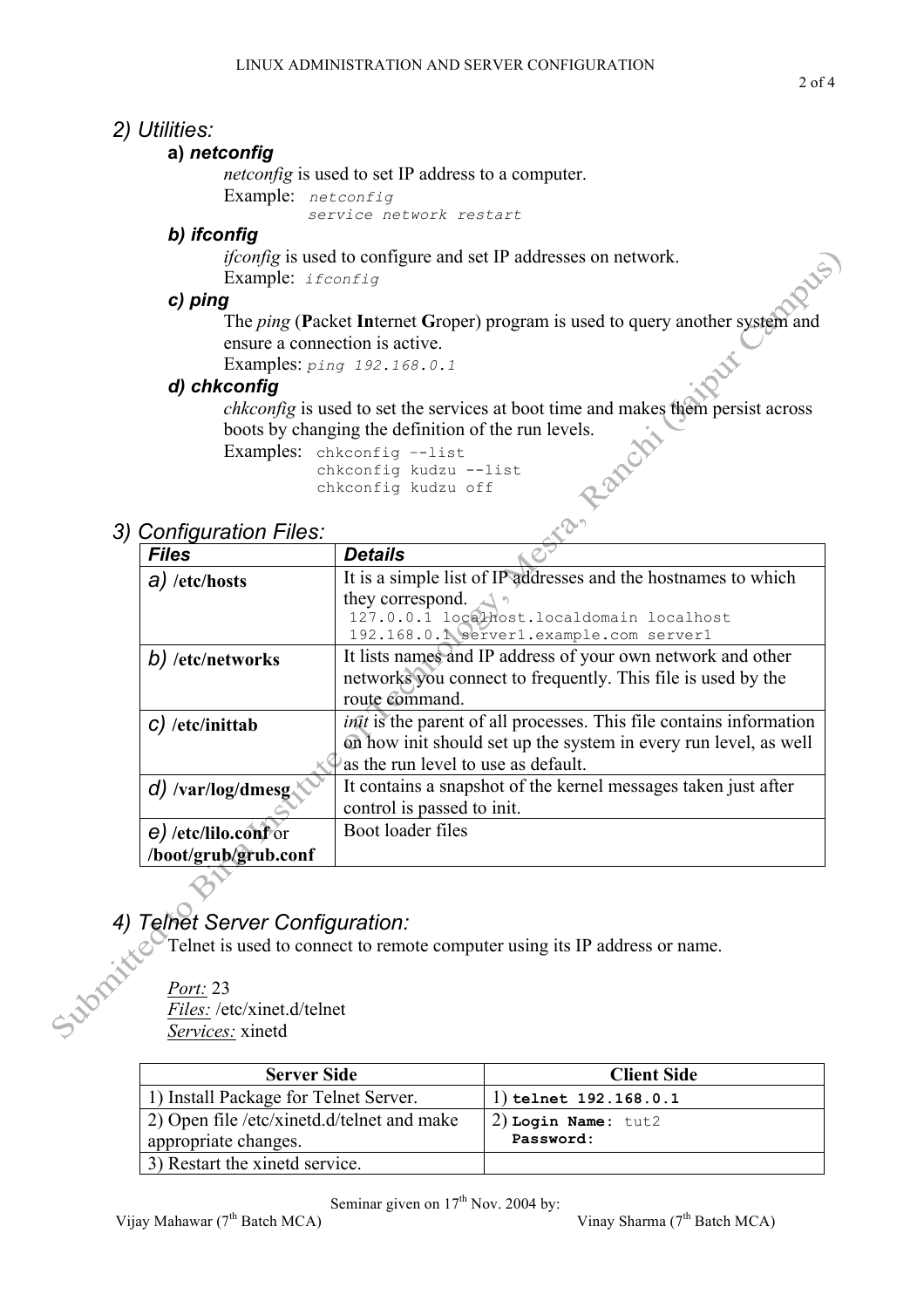Miscellaneous Parameters to restrict and allow certain computers: *host allow* = IP address or hostname *no\_access* = IP address or hostname

# *5) Ftp (File Transfer Protocol) Server Configuration:*

rights set in the configuration files.

It is used to upload and download files from remote computer depending upon the access<br>rights set in the configuration files.<br> $\frac{Port: } 21/\text{top (ftp)}, 20/\text{top (ftp-data)}$ <br> $\frac{Packs: } Packs:$   $\frac{Picks: } 1/\text{top} \times 20/\text{top (rolysqrt(1) w y y x y y y y y y y y y y y y y y y y y$ *Port:* 21/tcp (ftp), 20/tcp (ftp-data) *Packages:* vsftpd, anonftp (where *vs* stands for '*very secure*') *Files:* /etc/vsftpd/vsftpd.conf, /etc/vsftpd.user\_list, /etc/vsftpd.ftpusers *Services:* vsftpd

We have two levels user access:

- a) *Anonymous access:* Users can log in as user ftp or as user anonymous to get access to an anonymous ftp site. By default gets logged into /var/ftp directory.
- b) *User access:* Users with4 accounts on the target system can connect via ftp and log in using their username and password. By default they get logged into their home directory in /home.

| <b>Server Side</b>                               |                                                       | <b>Client Side</b>    |
|--------------------------------------------------|-------------------------------------------------------|-----------------------|
| 1) Install Package for Ftp Server.               | $1)$ ftp $192.168.0.1$                                |                       |
| 2) Open file /etc/vsftpd/vsftpd.conf and         | 2a) Anonymous                                         | Login Name: anonymous |
| make appropriate changes.                        | Login                                                 | Password:             |
| 3) Create required directory in $\sqrt{var/ftp}$ | 2b) User Login                                        | Login Name: tut2      |
| with appropriate permission.                     |                                                       | Password:             |
| 4) Restart the <i>vsftpd</i> service, $\sigma$   | 3) Use ftp commands like <i>get</i> and <i>put</i> to |                       |
|                                                  | download and upload files.                            |                       |

# *6) Links and FAQs:*

# **1) How to restore original DOS MBR?**

If you want to restore the MBR to the original DOS MBR, you can use the following procedure:

*Step 1*: Boot from a DOS floppy.

*Step 2*: Run fdisk /MBR from the DOS prompt. (You can also use the command SYS C:.) *Step 3*: Reboot.

# **2) Help! I lost my MBR?**

Boot using your Linux CD#1, type 'linux rescue' at the boot-prompt and press Enter. After a few simple questions, the Linux kernel will mount an image of your filesystem at /mnt/sysimage. This following sequence of commands will then return you to glory:

chroot /mnt/sysimage

lilo

exit

If you use GRUB, use 'grub-install /dev/hda' instead of the 'lilo' command.

# **3) How to avoid Repartitioning?**

Seminar given on  $17<sup>th</sup>$  Nov. 2004 by: